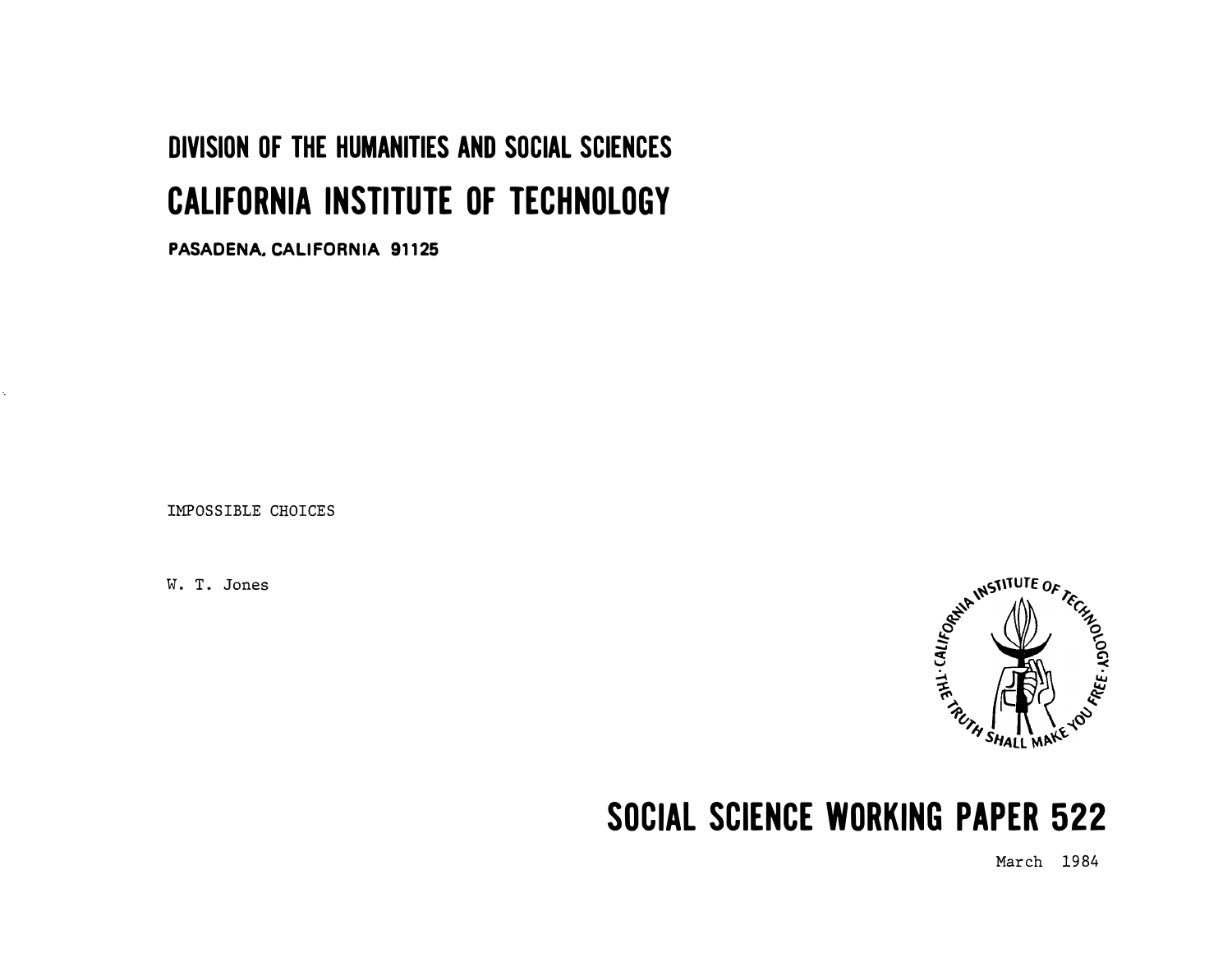## ABSTRACT

This paper was written for, and (in part) presented at, a symposium at McKenna College in which Mr. Calabresi took part. The paper begins with a discussion of a number of ambiguities in the treatment of choice in Calabresi and Bobbit's Tragic Choices and then proceeds to develop in two different, but I think complementary, directions. On the one hand, I use their shifts of position as an occasion, or opportunity, to work out what seems to me a more realistic account of how decision-makers choose among the alternatives they encounter. On the other hand, I suggest that the shifts of position that are visible at the surface of the argument are traceable to deeper tensions among the unstated, and perhaps not fully recognized, metaphysical presuppositions on which the argument rests.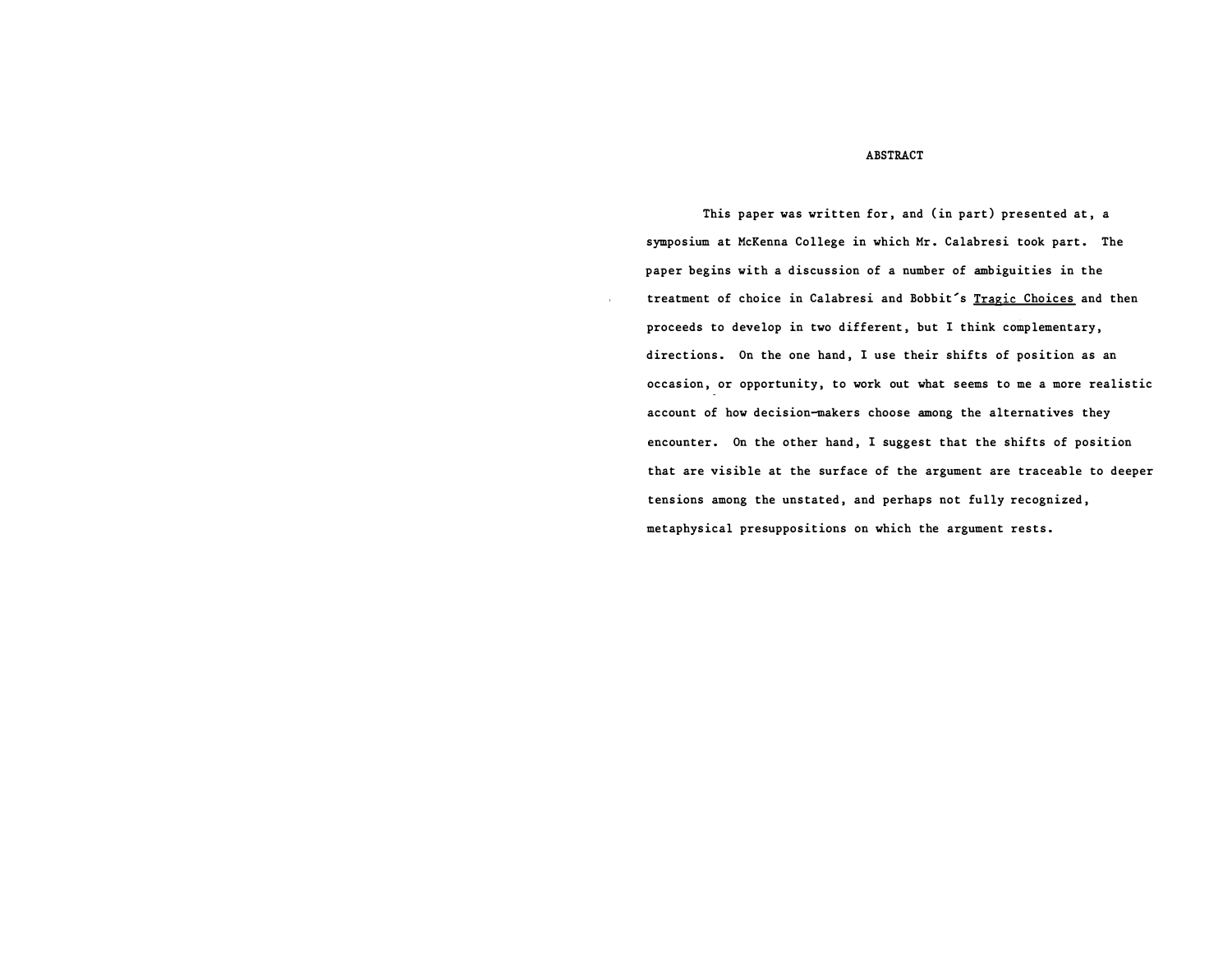#### IMPOSSIBLE CHOICES\*

W. T. Jones

Any book that, like Tragic Choices,<sup>1</sup> places itself deliberately and boldly at the intersection of economics, law, the policy sciences and moral philosophy is certain to provoke critical response. Even God himself could hardly write a book that would meet the diverse demands and satisfy the diverse criteria of all these disciplines. It is easy, for instance, for a philosopher to point out philosophical weaknesses in Tragic Choices--for instance, to point a finger at the ambiguities in Calabresi and Bobbit's treatment of choice--but hardly worth doing so if one confined oneself merely to exposing the shifts in position that occur. I shall therefore use these ambiguities as an occasion, an opportunity, to work out what seems to me a more realistic account of how decision-makers deal with different kinds of choice situations. I shall show that though Calabresi and Bobbit's rather timid criticism of the rational choice model is a step in the right direction, it is only a very small first step. That is the first theme of this essay. The second is a demonstration of what may be called the method of philosophical archaeology.<sup>2</sup> Starting from those same ambiguities that appear at the surface of Calabresi and Bobbit's treatment of choice I shall seek to uncover the implicit metaphysical and epistemological presuppositions on which their argument rests.

Specifically I shall suggest that Calabresi and Bobbit's situation with respect to the moral universe is not unlike Kant's with respect to the physical universe. Kant had started life as a confident Cartesian rationalist, and was woken from his dogmatic slumbers by reading Hume. The Critique of Pure Reason was the result. I suspect that the authors of Tragic Choices started life confident that moral world is rational and well ordered, that is, that disagreement about what one ought to do at any decision point can always in principle be terminated by showing that one of the options is better--in the sense of being productive of more utiles, or more pleasures, or more satisfactions--than any available alternative. I do not know who woke our present authors from their dogmatic slumbers, but woken they surely were. At some point they must have made the shocking (I use this term advisedly) discovery that the moral world is not quite so rational as they had believed it to be: there are some choice points, and unfortunately they are important ones, at which there is no decisively good reason for selecting one option over the other available options. Tragic Choices is the result of this revelation.

But Tragic Choices differs in an important way from Kant's Critique. Kant undertook a transcendental deduction that (at least in his view) rehabilitated physics and so reassured him that the physical world is national "after all." Calabresi and Bobbit have not--at least not in this volume-undertaken a corresponding rehabilitation of moral rationality, nor have they yet reconciled themselves to its loss. The result is a series of shifts in position as they move back and forth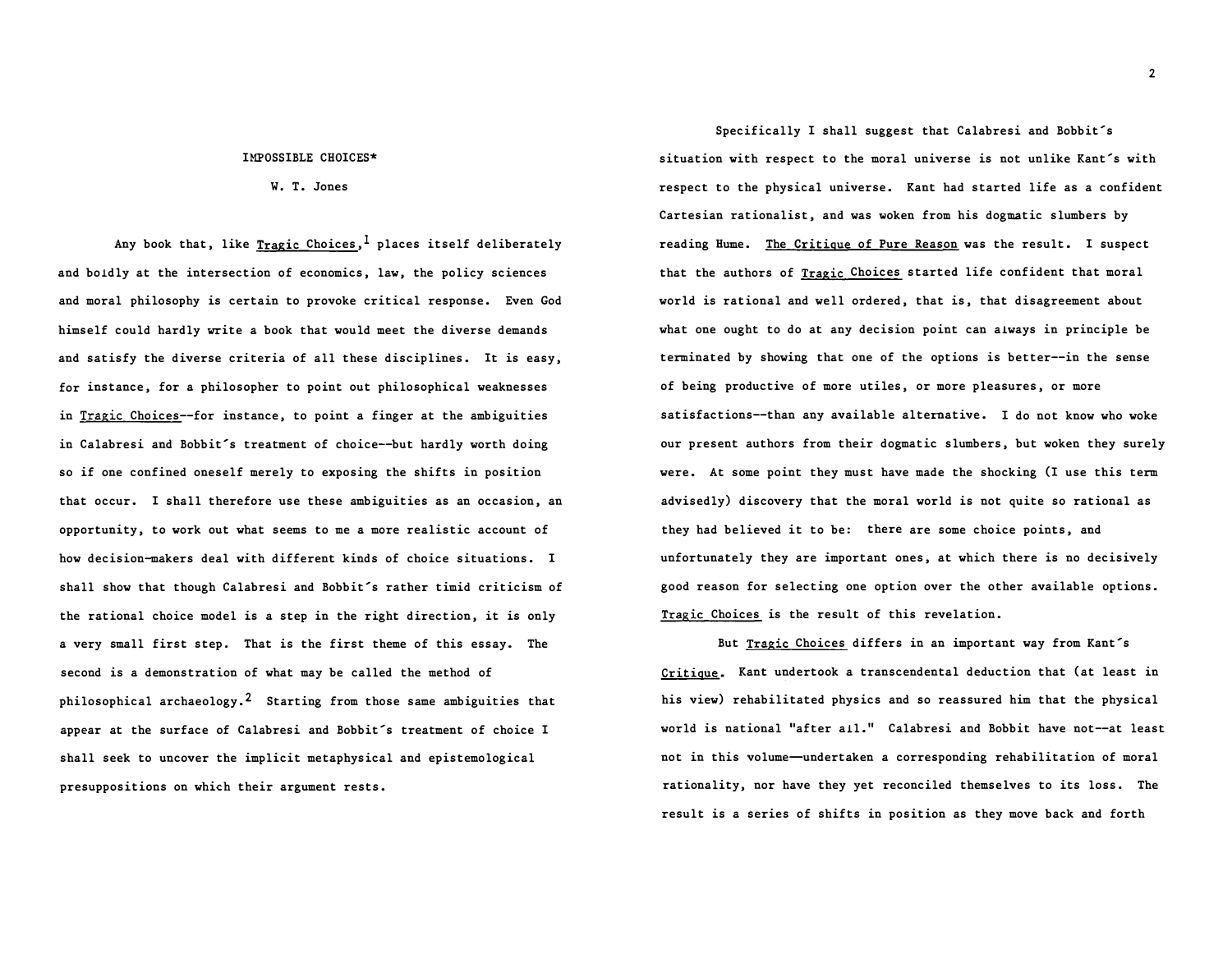between accepting and revolting against the flaw they have discovered in their moral universe.

Although I confine myself to Tragic Choices and to trying to explain some of what is going on in that book that is otherwise puzzling, I hope that my paper will have a larger interest. Inasmuch as there are many moral philosophers who share our authors' ambivalence about rationality claims but who have buried that ambivalence more deeply than they have managed to bury it, I believe my analysis may indirectly throw light on some rather widespread features of the contemporary philosophical culture.

But before I can get to the topic of this paper--those shifts in position that are symptoms of the ambivalence I detect--I must set out wnat I take to be the defining properties of tragic choices, as Calabresi and Bobbit understand them. This exposition is necessary because they have chosen--unaccountably in view of the importance of the concept--to rely on examples, rather than "attempt a simple detinition" (p. 17), thus leaving their readers uncertain whether the definition they have extracted from the Calabresi and Bobbit examples is the one embedded in them.<sup>3</sup> I shall start by distinguishing among difficult choices, easy choices, and what I shall call impossible choices.

Difficult choices, or Type I choices, are those for which we have a criterion that we think is applicable to both (all) options open to us at the time we need to choose, but where the criterion is hard to apply either because the fit is loose between the criterion and one or

more of the options or because the distance between the options is small. From difficult choices we may distinguish Type II, or easy, choices--those in which (i) the distance between the options is so great that we hardly have to apply the criterion--we can "eyeball it" or those in which (ii) there is a good fit between the criterion and the options.

One useful-and therefore widely used--criterion is price, expressed in, say, dollars. Choices for which this criterion is thought to be appropriate are usually easy. Since many people experience indecision--the period between the first presentation of options and the onset of behavior-as uncomfortable or even anxiety producing, there is a widespread tendency to apply the pricing criterion in situations in which people with a higher tolerance for cognitive dissonance might regard the pricing criterion as inappropriate. In any case, choices that can be priced become difficult only when there is a failure of fit--for instance, when there is no market for the equity we are thinking of selling or for the one we are thinking of buying. (A choice under this criterion could also become difficult if the decisionmaker were terribly fussy about small differences, about, say, the difference between a price of \$.99 and \$1.00, but in that event he could transfer to pricing in terms of Italian lire.)

If one chooses option A over option B and one's choice is challenged, one proceeds to justify it by showing that in terms of such-and-such a criterion (e.g., price) A was better (e.g., cheaper)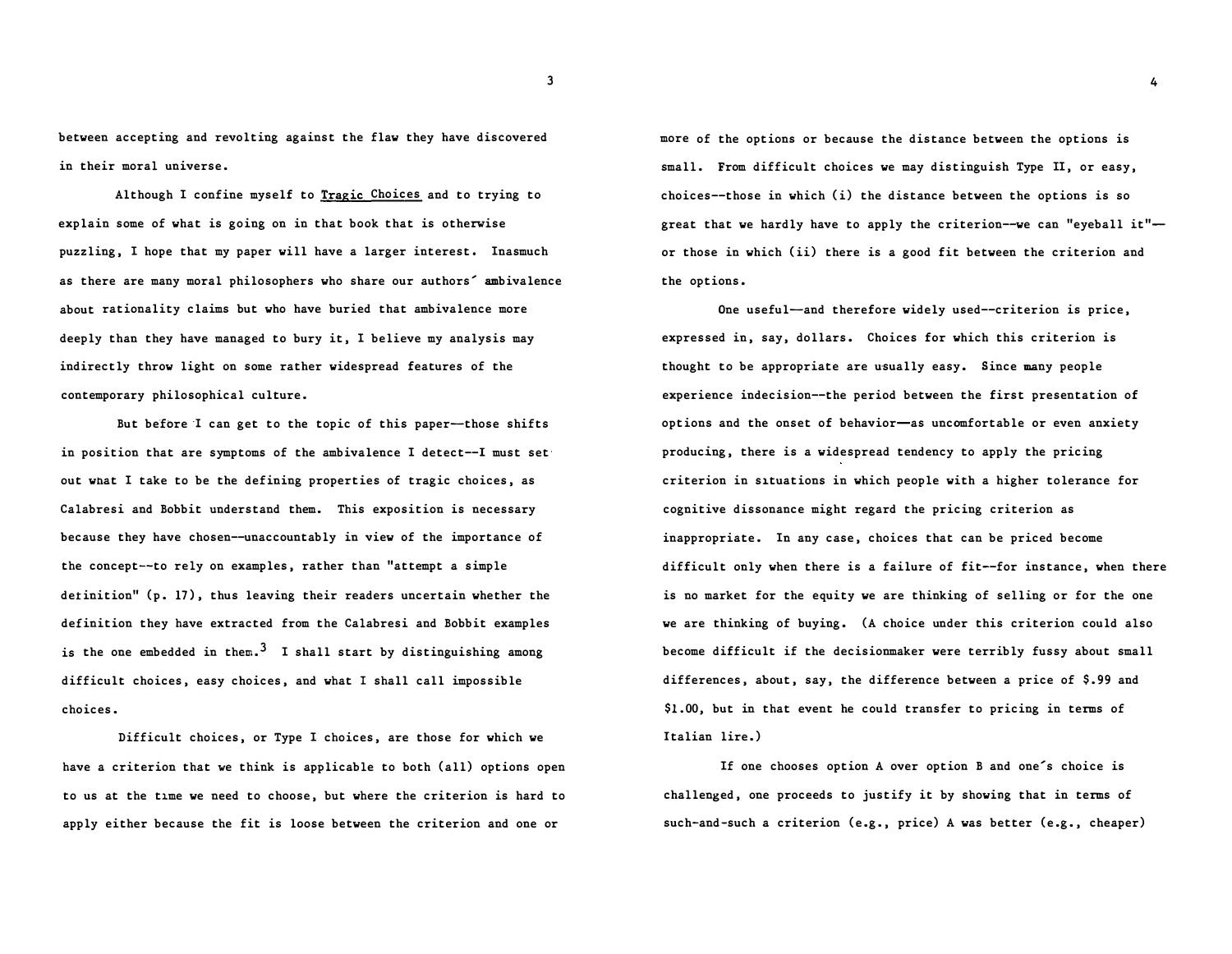than the price of B. If one's criterion is challenged, one justifies it by showing that, in terms of some second order criterion, the criterion one used was better (e.g., more appropriate) in these circumstances than any alternative criterion. Justifying one's choice in this way amounts to showing that it was "rational"; any other choice in this situation under this criterion would, one says, have been irrational. Since few people want to be thought irrational, still less want to think themselves irrational, most people exhaustively divide the world of choice into difficult and easy choices. All choices would then be iu principle (as people say) rational, even if on occasion someone makes an irrational choice as a result of bungling, haste or weakness o± will.

Are there choices that are neither easy (Type I) nor difficult (Type II)? I believe that there are. There are choices that have to be made between incommensurate options, those, that is, for which no common criterion is available. These Type II, or impossible, choices are neither difficult nor easy; they are impossible. It is not the case of course, when we face two incommensurate options, that we do nothing; we are not--at least, not often--like Buridan's ass who, being incapable of making a rational choice between his two options, starved to death. Since human beings are by no means so rational as asses, our hesitation between an A and an incommensurate B sooner or later issues in behavior. But since we want to be rational, we often experience considerable strain in the period of hesitation, and this strain may manifest itself, as in the case of the rats who had to jump but who

could no longer distinguish between the doors that were their options, in a human version of "jumping high and to the right."<sup>4</sup>

My present point, however, is not to describe the sorts of things people do when confronted with impossible choices; it is simply to note that, whether one goes for A or for B or for some unexpected Z, one cannot justify that behavior, either to others--or, worse, to oneself--by showing that, according to whatever criterion one has adopted, the option adopted was "better" than any available alternative and that was the reason it was adopted. Thus, though people always do something in impossible situations, it cannot be that they chose what they did, because by definition they had no basis for making a choice. Nevertheless, people are prone to assimilate this kind of situation to a situation in which they actually make a choice because in both kinds of situations there is hesitation, followed by a behavioral outcome, and because the culture, still dominated by an inherited rationalist bias, expects people to have a "good reason" for all that they do.

This brings me to Tragic Choices. I believe Calabresi and Bobbit will accept my account of "difficult" choices, and I think that what I call "easy" choices overlap with, but certainly do not coincide with, their "trivial" choices. But since they do not even give us examples of these kinds of choices--they mention them only to dismiss them from consideration--I cannot be sure. Finally, I believe that their tragic choices are examples of what I call impossible choices. At least, the kinds ot situations they describe as tragic--choosing between saving the lives of people suffering from kidney failure and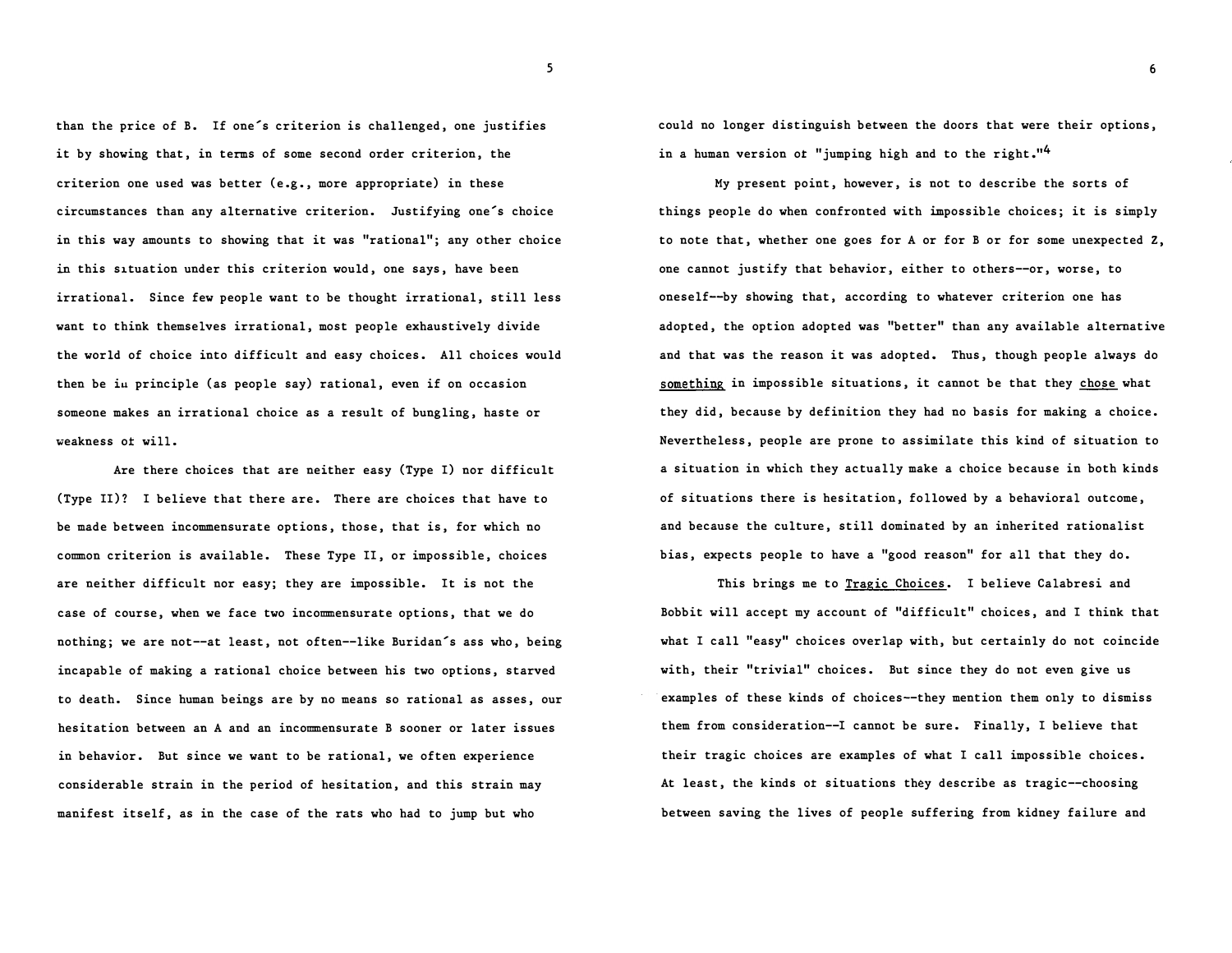saving the lives of people who need marrow transplants, deciding what groups to expose to the risk of losing their lives in a war and what groups to protect from those risks-are just the kinds of situations I call impossible. That is, no criterion is available that would enable us to choose between the options--say, the lives of people who need kidney machines and the lives of people who need marrow transplants--in such a way that our choice, whichever it proves to be, could be rationally justified.

I do not want to get entangled at this stage in what may look like--but is not--a mere semantic difference between our authors and myself. Accordingly, instead of using their "tragic" or my "impossible" to describe these choices I shall for the present refer to them neutrally as Type III choices, that is, choices where no common metric is available for comparing (weighing against each other) the alternatives that are open to us.

It is not clear to me whether Calabresi and Bobbit believe in what I shall call criterion incommensurability as well as in application incommensurability. Criterion incommensurability would occur if there were no ultimate, metacriterion in terms of which choices among different criteria--say, utility and rights--could be justified. I see no signs that Calabresi and Bobbit have faced this question--! suspect they have conveniently assumed a utilitarian, or consequentialist, metacriterion. But without some such metacriterion they are stuck with incommensurability at the criterion level, which might be thought to "infect" the level of application. This would be a serious flaw in their moral universe. However that may be, since they ignore the possibility of criterion-incommensurability and concentrate on incommensurability at the level of application, I shall follow them and confine myself to arguing that even at the level of application there are a lot more incommensurate values than they recognize.

Calabresi and Bobbit, for their part, hold that there are but  $two<sup>5</sup>$  incommensurate values, life and equality. The only Type III choices they allow, therefore, are choices involving these two values, and they further limit the sphere of arationality first by confining Type III choices to what they call the first-order level of decision and then by trying--unsuccessfully, I think--to minimize the effect of this first-order arationality on the second order level. Thus Calabresi and Bobbit are reluctant critics of rational choice theory. They allow that there are Type III choices--indeed, the whole book is devoted to pointing out and developing the consequences of the fact that there are Type III choices--but they wish things were otherwise. Indeed, they wish so strongly that things were otherwise that not infrequently (or so it seems to me) they forget that on their own view things are not otherwise. As a result, their attitude toward the fact of incommensurability is strikingly ambivalent. They accept it as a fact of life but regard it as abnormal and shocking, something whose presence in the world they alternate between minimizing and deploring. One might say that Calabresi and Bobbit alternate between trying to neat things up by sweeping most of the arationality in the world under the rug and hauling it out to demonstrate to the rational choice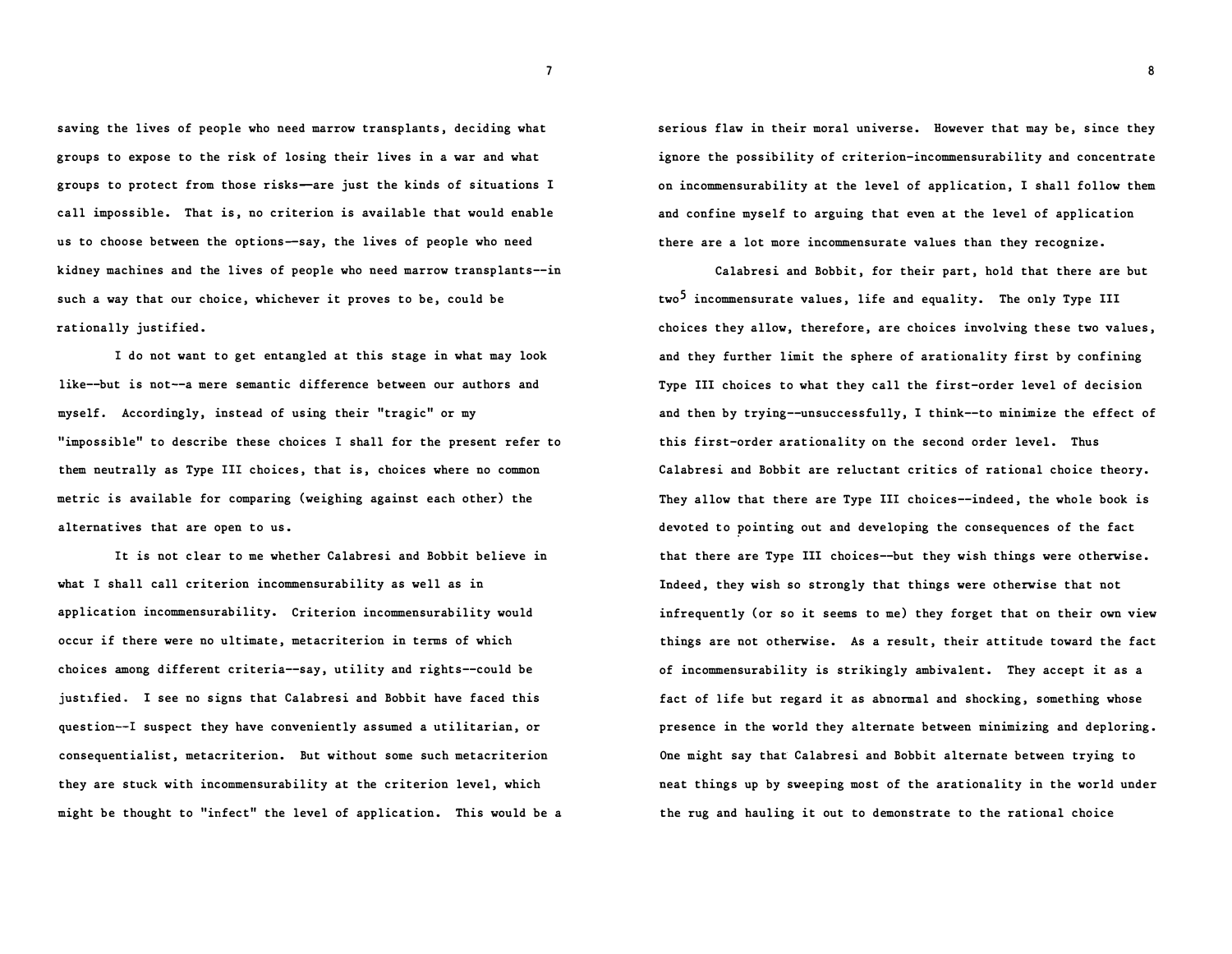philosophers that things are not as neat as those philosophers think they are.

The Calabresi and Bobbit ambivalence is visible in the basic strategy of their book: "The object of public policy must be  $\ldots$  to define that combination of approaches which most limit tragedy and which deals with the irreducible minimum in the least offensive way" (p. 149). Thus, sometimes they emphasize that current allocation procedures can be improved by the application of intelligence; by the use or reason the procedures can be made more rational. At these times they sound much like rational choice theorists. They make derogatory remarks about "tinkering" and about merely "customary approaches" (p. 176), and seem to forget that they believe choices involving life and equality cannot be brought within the scope of a rational scheme. On the other hand, when Calabresi and Bobbit recall that this is the case, they suggest that "a simple, muddled, collective determination may be preferable" (p. 109), and emphasize that "we are not making models for economists." Instead, "we may decide that what works all right for the mass of the citizens is the best we can do"  $(p. 112)$ . In a word, so far from aiming at allocations that are systematically organized because they are based on a rational principle, we would do well to settle for allocations that reflect public opinion, whatever that happens to be.

Calabresi and Bobbits attitude toward Burke is a symptom of this ambivalence. They rightly describe Burke as "a forceful apologist" for the tinkering approach to the problem of dealing with social change. But Burke himself and this comment are relegated to a footnote (note 23, p. 205) and the quotation from Burke, unidentified in the text, is referred to very neutrally as one "possible reply" to the advocates ot systematic, long-range planning. This tactic allows our authors to acknowledge the existence of disagreement on one of the central issues they should be facing but to do so in a way that leaves them uncommitted one way or the other. It is as if one part of Calabresi's and Bobbit's minds are saying to them, "Look, you know that custom is the best you can get. Why not say so?" while another part is saying, "Well, if it is, that's a scandal!" As we read their book the text seems to harken first to one of these voices, then to the other. Occasionally, as in this passage, when they hear both at once, they are in effect silent, rather like an individual hesitating between incommensurate options.

Ambivalence is also reflected in Calabresi and Bobbit's treatment of their so-called first-order decisions. For the purposes of this discussion I shall distinguish between what I shall call original allocations and initial allocations. An original allocation- I follow Rawls at a respectful distance here--is one those in which the actual allocations are fair, and I suppose that there can be but one such original position, the one that is "really" fair. An initial allocation is just the one that is in effect now--now in 1984, now in 1884, now in 1784. . . In a word, it is the allocation that happens to be in effect at the time at which people begin to consider whether this allocation could be improved.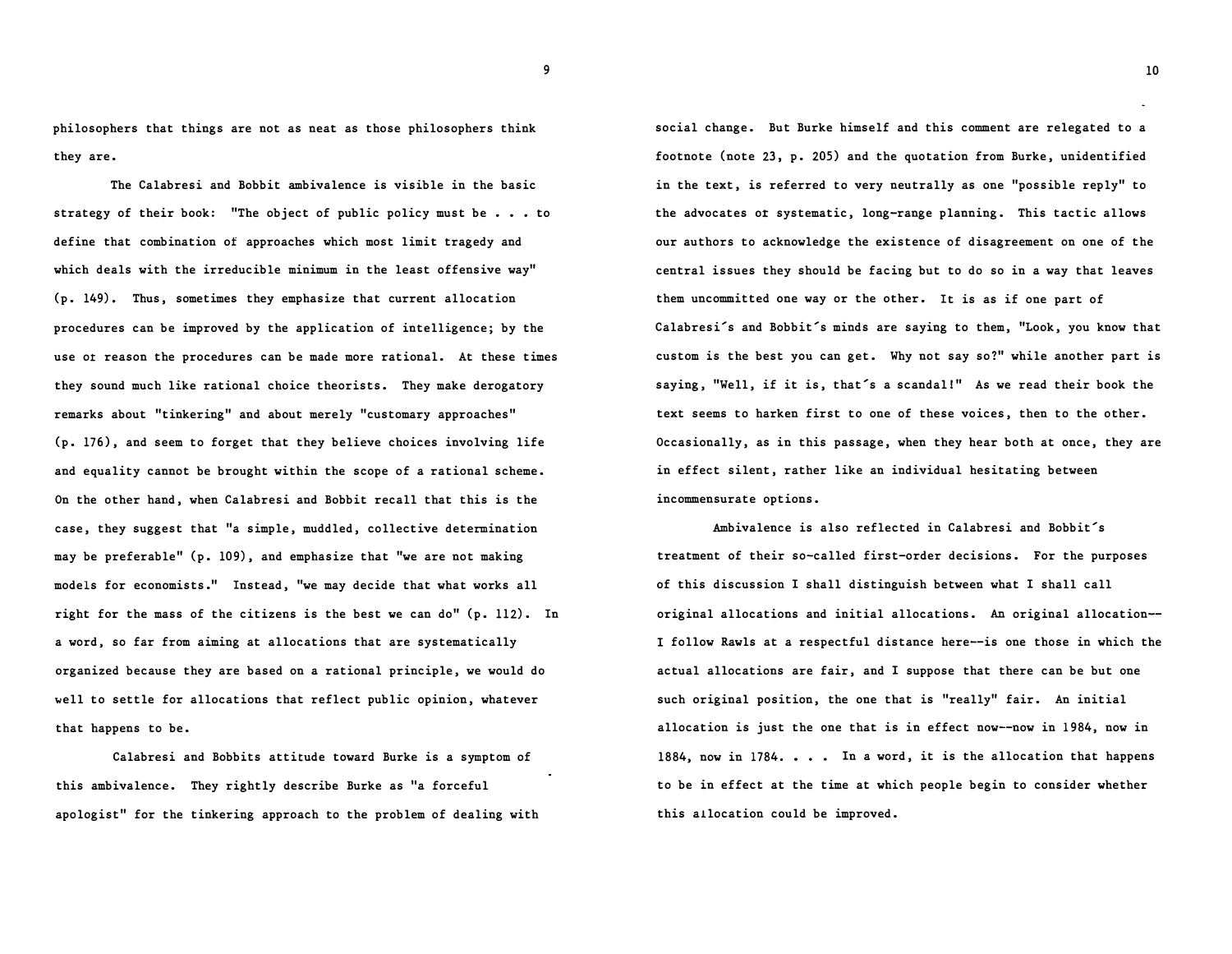Calabresi and Bobbit know, at one level of their minds--that is, one of those two voices is telling them--that there can be no original allocation in the sense defined; there can be no allocation of incommensurate values that is really fair in the sense that reasons can be given which justify this allocation against all other possible allocations. It would seem sensible, then, to concentrate on the current initial allocation and on how this allocation can be brought closer to the currently accepted set of values, for, though current allocations reflect current values, allocations and values are always to some extent out of phase. And a good deal of the discussion of conscription and of population policy in Chapter 6 presupposes this empirical and relativist approach. But some of the time Calabresi and Bobbit listen to the other voice, the one that wants them to distinguish between "the ultimate allocation of [a] good," which sounds like Rawls, <sup>6</sup> and various "historical allocations of that good" (p. 168). And when they are listening to this voice they tell us that "we must determine where . . . a decision . . . was made as a result of which the resource was permitted to remain scarce" (pp. 150-151). This implies that there is a correct, ideal nontemporal allocation from which all actual, historical allocations unfortunately deviate because they result from the pulling and hauling of various pressure groups.

Similarly, as regards this matter of pulling and hauling: part of the time Calabresi and Bobbit, writing in their empirical mode, discuss the way in which the availability of a scarce good "waxes and wanes" as the focus of society's attention shifts from one

incommensurate value to another  $(p. 196)$ . An example is the way in which "the chance dramatization of a particular group" may "suffice to bring about a discrete or quantum jump" in the allocation of a scarce resource" (pp. 142-143). (We may think of the effect of Franklin Delano Roosevelt's paralysis on the allocation of funds to polio research as an example.) Such shifts in allocation, they emphasize, are not likely to be stable. Indeed, an allocation process is a "complex and curious combination of custom, unorganized moral suasion and  $ad$  hoc market incentives" (p. 157). The picture presented in these passages is anything but that ot a pattern of developing allocations gradually approaching the "ultimate allocation."

But the picture itself shifts. What Calabresi and Bobbit sometime see, sometimes even on the same page, is the picture of a pattern. There is, after all, an "historical dialectic" (p. 169) to the allocations. They follow a "cyclic strategy" (p. 195); the waxings and the wanings, appearances to the contrary, have "dialectical effects" (p. 171). Though "the threads that make up a culture are too intricate" for students of allocation processes to be able "to extricate their perception from the pattern of the fabric" (p. 167) there are nonetheless "traces of patterns, 'figure[s] in the carpet,'" which, as our authors tell us, they were looking for and presumably found in Chapter 6, even though they modestly admit that the results of that chapter are only "impressionistic sketches" (p. 191).

It would be possible to cite many more examples of this �mbivalence, but since they seem to me to be recurring figures in the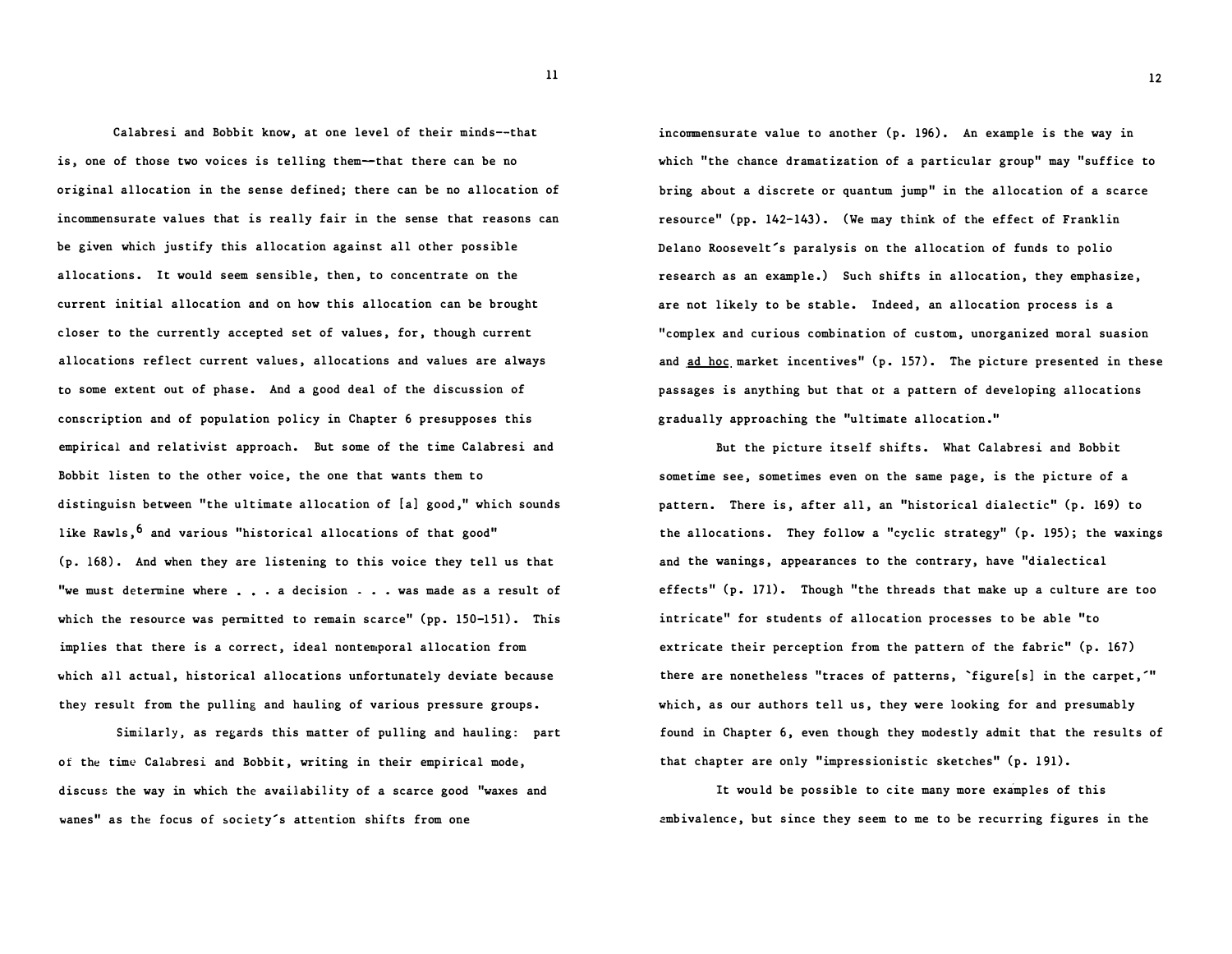carpet of the Calabresi/Bobbit argument I shall instead simply describe the pattern that I detect there. Like the rationalist philosophers Calabresi and Bobbit want a world in which good reasons can be found for all decisions, in which there are no Type III choices. However, they prize life and equality so highly that they exclude these values from the pricing process; these two values are supremely precious, i.e., priceless. But, so the argument runs, what is priceless cannot be priced, and what cannot be priced is by definition incommensurate. Hence choices involving these precious values are arational; people cannot give, because they cannot find, good reasons for choosing one allocation of these values over other possible allocations of them. On the one hand, Calabresi and Bobbit believe that societies which place a price on life or equality are "contemptible" (e.g., p. 144); on the other hand, they regard tragic choices, those involving priceless values, as "pathological" (e.g., p. 190). Calabresi and Bobbit are in a cleft stick.

There are two possible ways for him to extricate himself from this uncomfortable posture, but I doubt if Mr. Calabresi will avail himself of either. One way out, and a plausible way out given one set of metaphysical assumptions, is simply to retreat to the pure rationalist position that (1) it is possible to price all values, including life and equality, (2) that people do as a matter of evident fact price life and equality all the time, different people assigning different values to life at different times, and (3) that it is precisely the people who can't, or who think they can't, price life,

who are "pathological." The other way out, which I recommend, is to recognize that the incommensurability of values, so far from being limited to two, or at most four, values, is a pervasive feature of our world, so much so that pricing is something that people, in distinction from economists, undertake only in rather special circumstances and for limited ends. If one looks at the world from this perspective social choices and the institutions which these choices generate look very different from the way they look in Tragic Choices.

I want now first to show, at least briefly, how the world looks from this perspective--one in which the tragedy of tragic choices is much diminished by the prevalence of many different incommensurate vaiues and so of many, instead of only a very few, Type III choices. Second, I want, again briefly, to suggest why these different perspectives appeal to different people.

I shall begin with a choice which I regard as a typical Type III choice. If I am presented with the option of seeing a Monet retrospective or seeing a Renoir retrospective--I can go to either exhibition, but not to both--I have no problem; I like Monet enormously and dislike Renoir intensely. Thus this is an easy decision, but for me it is not one of Mr. Calabresi's trivial choices. If it is a matter of an option between Monet and Pissarro that too is easy--but in a very different sense of "easy": it is easy because I know that I shall enjoy whichever I attend and because I have no way of calculating which I will enjoy more. This, too, is a Type III choice--strictly speaking, nut a choice at all--and certainly not tragic.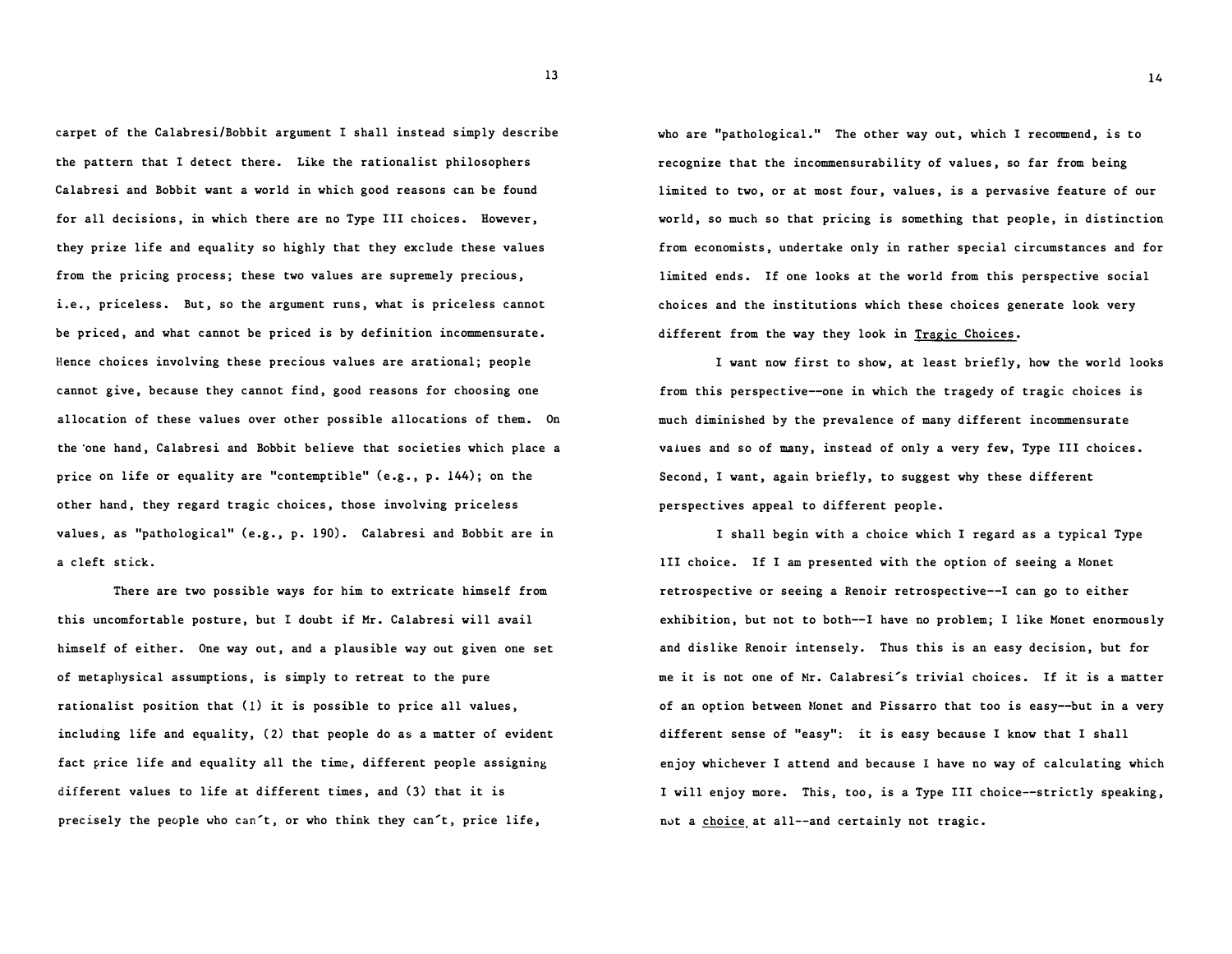There may be an interval of hesitation between the time I am offered the two options and the time I head for (say) the Pissarro show, and this interval may be prolonged. But it isn't filled by a process remotely like pricing, whether the pricing is done in dollars, in utiles, in "pleasures," or in "satisfaction." There isn't a process, or a calculation, or an election leading to a decision to go to the Pissarro; the behavior of setting out for the Pissarro simply emerges from the hesitation.<sup>7</sup> I may terminate the period of hesitation by tossing a coin. Tossing a coin has a number of advantages. First, it effectively terminates the hesitation, which might otherwise prolong itself. Second, it is a kind of public acknowledgement that a good reason for choosing one exhibition over the other cannot be found: tossing a coin therefore relieves me from the need to invent ex post a good reason. In a word, the concept of a lottery is a very good representation of a person's situation at many choice points, and it is immaterial whether or not he recognizes this to be the case and actually tosses a coin.

What pretty clearly happens in this and similar cases is exactly what happens in Calabresi/Bobbit tragic cases, where the options are, not the Monet show or the Pissarro show, but putting scarce resources into kidney machines or putting them into marrow transplants. The only difference--and this is certainly a considerable difference--is that I may agonize more over the latter impossible choice than over the former impossible choice, because I value life rather more highly than I value impressionist paintings. But I can

certainly conceive the possibility--indeed, the likelihood--that there are people who value impressionist paintings more than they value kidney machines and/or marrow transplants for other people, and such people may value impressionist paintings so much that they regard it as tragic that they must choose between the Monet and the Pissarro shows, just as Calabresi and Bobbit regard it as tragic that he must choose between kidney machines and marrow transplants. So, to judge from E. M. Forster's writings, he would not have regarded it as the least bit tragic if he had to choose between the U.K. and the U.N. but would have regarded it as very tragic indeed had he to choose between his duty to one friend and his duty to another. In a word, what makes choices tragic is not merely that the options involved are incommensurate but that they are highly prized. All tragic choices are Type III choices, but not all Type III choices are tragic.

What would Calabresi and Bobbit say about such people--about E. M. Forster and my putative admirer of impressionist paintings? Would they say that they are mistaken or merely that they are different? Curiously enough, on this important point I have not been able to decide what their final view is. Again and again they make the flat assertion that life "is" priceless, alternatively, "is" sacred. If we take such assertions as considered--if they think life is priceless then they must hold those who deny that life is priceless, or who question whether it is priceless, to be mistaken, wrongheaded, obtuse, or insensitive. Yet towards the end of the book it turns out that there are societies that do not value life as much as our society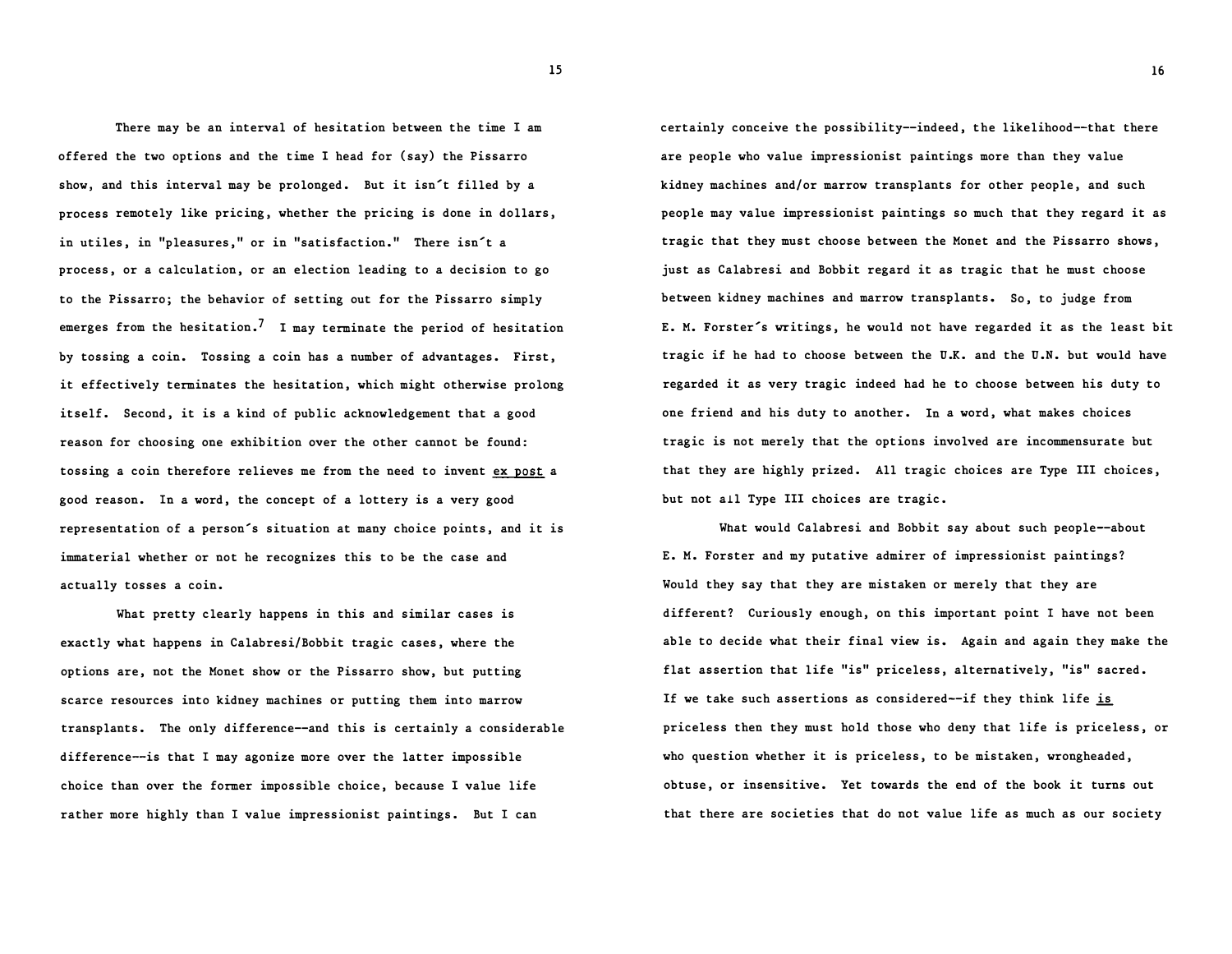does, and that tragedy is "a cultural phenomenon" (p. 167).

Consider, for instance, the Calabresi/Bobbit account of what they call "color": "By the term color we mean the capacity of the factor to arouse emotion. This quality does not inhere in the factor itself, but depends rather on each society's perception of it; it varies over time  $\ldots$ ." (p. 154). From this it surely follows that if society  $s_1$  regards some choice (say, the choice between kidney machines and marrow transplants) as tragic and another society  $S_2$  does not regard this choice as tragic, neither is mistaken. It is simply the case that 8 1 colors the value of life more highly at this time and in these circumstances than does  $s_2$ . It is quite possible that at another time and in other circumstances  $s_2$  will color this choice so highly that it will now regard it as a tragic choice and that  $s_1$  will no longer color it highly enough to regard it as tragic. Instead, S<sub>1</sub> may now have come to color highly the choice between (say) drafting all 18 year-olds and exempting those in college, in which case this has become a tragic choice for  $s_1$ . In the same way a society of art connoisseurs  $(S_3)$  might color Monet and Pissarro so highly that a choice between seeing one exhibition and seeing the other would be regarded by S<sub>3</sub> as a tragic choice.

It appears, then, that a part of the time Calabresi and Bobbit are making relativized sociological observations about the tensions that emerge in different societies as those societies struggle in their different ways to allocate scarce resources that these societies happen to regard as precious. At these times they are saying something like

this: "If there any chaps around who, like me, happen to think life is priceless, then they have a few problems they may not be aware of?" But they are saying that only at the cognitive level of their minds. At the gut level they so passionately believe life to be priceless that, when this level is articulate, they tell us that life is priceless, not merely that it is priceless to him.

How can Calabresi and Bobbit be unconscious of these--to me obvious shifts from sociological observations to ethical claims? They are hidden from them, I believe, by their repeated use of the term "society" in such sentences as "Society constantly affirms that life is priceless" (p. 135) and the term "we" in such sentences as "We hold life to be priceless." For my part, I would not talk about "society" affirming, or choosing, or deciding anything; I believe it is people who affirm, choose, and decide--people in voting booths, in Congress, in the White House, in the Oval Office. The only way I can attach meaning to talk about "society" valuing life (or anything else) is to translate it into talk about preference orderings, each preference ordering being the preference ordering of some particular individual at some particular time. I don't think these preference orderings are remotely as stable across time as most economists seem to think they are, but an individual's preference ordering can't be wildly incoherent over a short time period nor can there be radical divergences from one individual's preference ordering to another's--people could hardly live in a social world if this were the case. So it may be that the notion of a modal preference ordering for some group over some time period is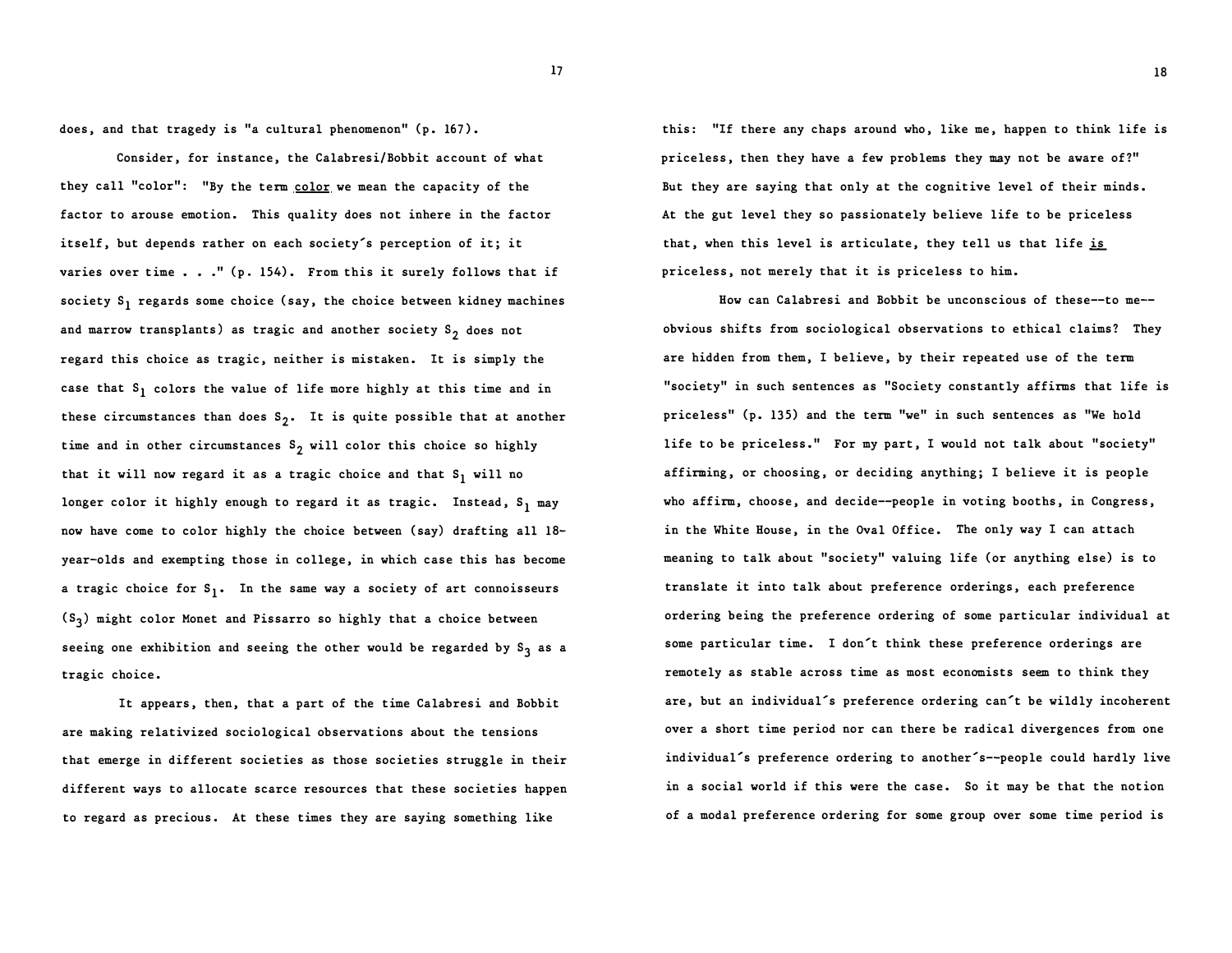a meaningful concept.

But in any society at any time--especially in any society as large as the U.S.--there are a great many different modal preference orderings, each the modal ordering for some subgroup, and that in some of these subgroups--teenage gangs in ghettos, the IRA, the KGB, the socalled Islamic Jihad, the CIA, the Israeli intelligence organization life has a very low rating. And even in groups all of whose members regard life as precious there are numerous exceptions and variations. Americans, to judge by the size of the headlines in newspapers and the time alloted on television, regard the lives of the marines lost in the bombing of their headquarters in Beirut as a great deal more precious than the lives of the French soldiers who were killed at the same time a few miles away. And even with regard to American lives, quite different rank orderings exist: some regard the lives of the hostages which might have been lost in the embassy at Teheran as more valuable than the lives which are being lost daily on the highways; others deny this. And so on. The most that can be claimed is that many (most) people in many (most) societies in many (most) circumstances regard life as precious--a very considerable modification of the unqualified claim made in Tragic Choices.

Calabresi and Bobbit's use of the singular collective "society" instead of a plural collective--for instance, "people, " "group, " "subgroup" or "societies"--makes it easy for them to fall into thinking of the referent of the singular term as a single entity with a single, stable preference ordering, and so to overlook the fact that within any society there are many different preference orderings none of which can be singled out as obviously the "right" one. And this inattention to diversity and hence inattention to the need to justify any claim that one ot these diverse opinions is right, is reinforced by their use of an indeterminate "we," which can start out by meaning himself and likeminded people, in which case "we prize life as priceless" is obviously true, and then slip without noticing that he is doing so into meaning by "we" "all Americans," in which case "we prize life as priceless" is obviously false.

"Priceless" is another unfortunate term. The trouble with "priceless" is that it has at least three meanings--that which is not priced because, as it happens, no market exists for it; that which, being incommensurate, cannot be priced; that which is especially precious, rare or important. That incommensurate values are priceless is obvious. That they are necessary follows from the fact that they are incommensurate. They may indeed be priced, in the sense that a market may exist for them. But this price does not reflect their intrinsic value, only their market value. If the price of a Monet is twice the price of a Pissarro, some people will opt for the Pissarro, who might, at a different price, have opted for the Monet. A few people will be able to afford both; most will be able to afford neither. The price affects people's behavior, driving some from the market and attracting others, but it does not correspond to or reflect anybody's appreciation of the two paintings. It is meaningless to say that the Honet is twice as valuable as the Pissarro because its going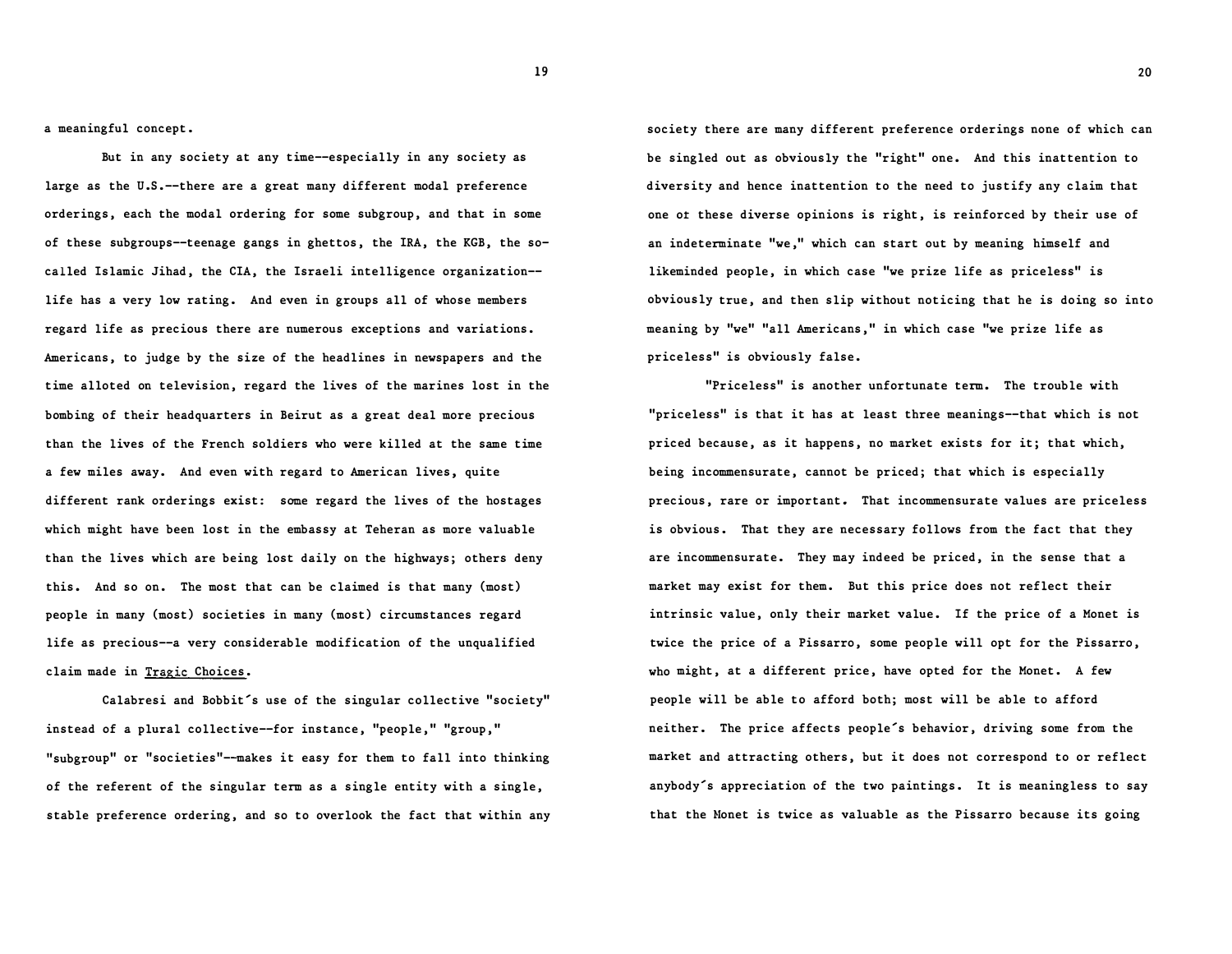price is twice as high.

Thus, if one eliminates "priceless" in the sense of "lacking a market" as irrelevant to the present discussion, one is left with two meanings or "priceless"--a literal meaning in which "priceless" means "incommensurate" and a metaphorical meaning in which it means "precious." Clearly, not all values that are priceless in the literal sense are priceless in the second, metaphorical, sense of "priceless." Whether they are priceless in the second sense depends on where these values are located in one's preference ordering, and this varies not only from society to society but also from individual to individual. But unfortunately our authors seem to notice neither the difference between the literal and the metaphorical meanings of "priceless" nor the fact that the metaphorical meaning is observer-relative. Hence they slip from asserting--correctly--that life and equality are priceless in the literal sense to taking it for granted that they are priceless in the second sense--not just priceless to many people in many societies in many circumstances, but priceless period--objectively priceless, priceless an und fur sich as it were.

Because the only values that are incommensurate (i.e., priceless in the first sense) for Calabresi and Bobbit happen to be life and equality and because these values also happen to be especially precious for them (i.e., priceless in the second sense), they find it easy to move from an "is" to an "ought"--from the correct empirical observation that the values some people attach to life and equality are incommensurate to the unsupported normative claim that they are really

and truly precious. If Calabresi and Bobbit were to see that in fact there are many incommensurate values (first sense), some of which few if any people regard as especially precious (second sense), they would, I think, see the great gap between their factual "is incommensurate" and their normative "is precious." But though Calabresi and Bobbit know, at one level of their minds, that "is precious" is contextrelative, that is, highly colored in different societies, they are themselves so committed to life and equality--they themselves color those values so highly--that the Calabresi and Bobbit whose hearts presided over the writing much of Chapters 1 through 5 did not hear, did not take in, what was being said to them by the heads that were writing most ot Chapters 6 and 7.

Our authors' shift between the literal and the metaphorical meanings of "priceless" have had a further and even more serious consequence. It looks as if they concluded that since only life and equality are precious, that is, priceless in the metaphorical sense, these are also the only values that are priceless in the literal sense. Thus life and equality appear to them as exceptions, as "flaws" that spoil the rationality and coherence of the moral universe, which is otherwise as well-ordered as the rationalist philosophers tell us it is--well-ordered because, except for these two values, all values can be priced and so systematically ranked.

So far, I have been focussing on the confusions in which Calabresi and Bobbit become emeshed as a consequence of taking life and equality as priceless. I turn now to the consequences of their belief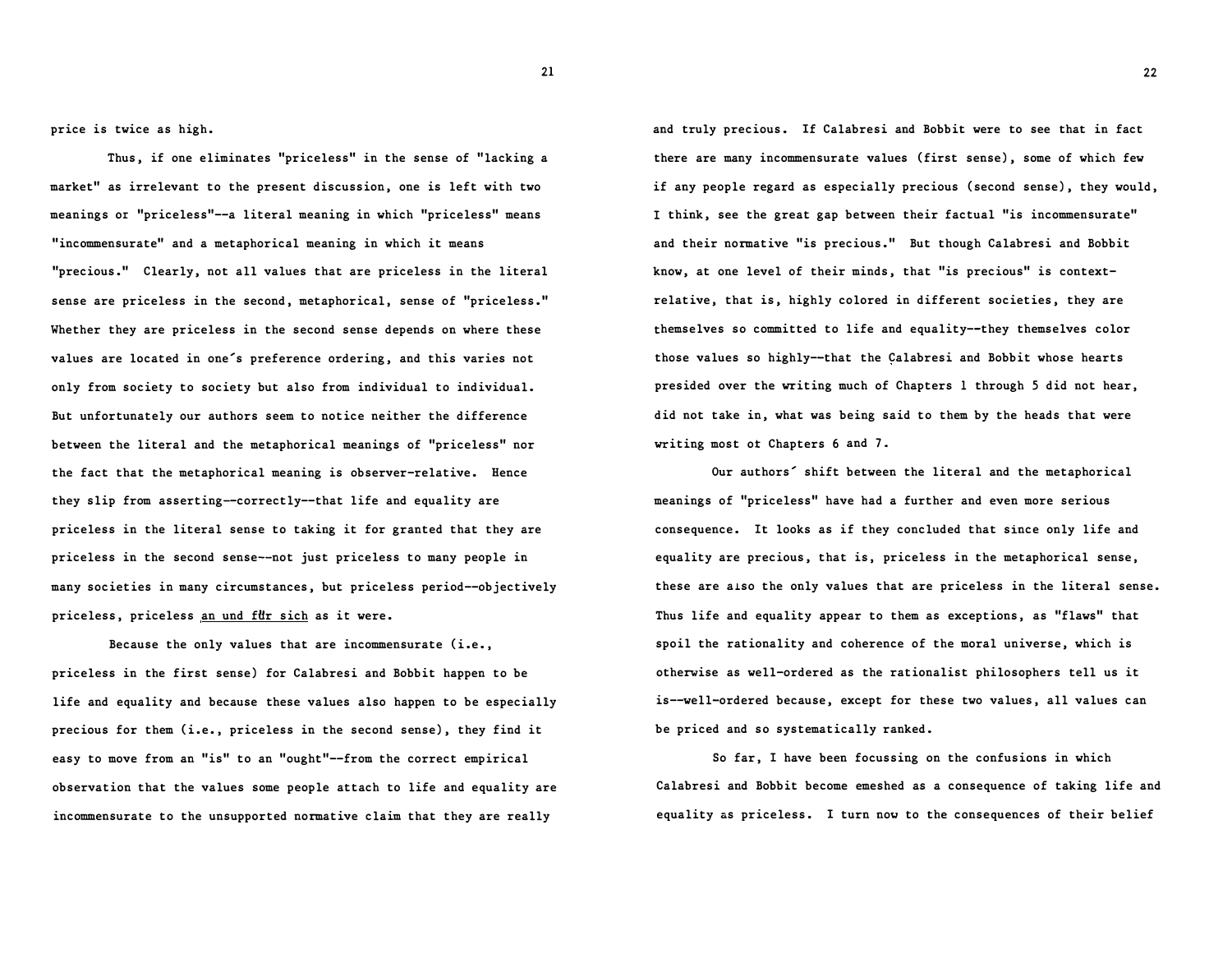that there are but two priceless values regardless of what these values are. One consequence is that they perceive the choices in which their two incommensurate values are involved as tragic, whereas I, in contrast, am tempted to call the choices in which my many incommensurate values are invalved whimsical but will settle for calling them impossible. Lest this be regarded as a merely semantic difference between us, I will sharpen it by saying that if I had to choose between calling impossible (i.e., incommensurate) choices tragic and calling them comic, I think I would call them comic, for there seems to me something almost comic about the high-flown expectation that the world is unflawed.

What sort of difference is it when presumably reasonable people who, in opposite to the rational choice theorists, agree that at least some cnoices are incommensurate--who agree on the facts of the case, as it were--see those facts so differently that are tragic to some and whimsical to others? I shall call this kind of difference a gestalt difference, which I define as one in which the same facts arrange themselves so differently for different people that those people see different pictures of the world. Look at Figure 1.<sup>8</sup>



Figure 1

Do you see a duck, or do you see a rabbit? The difference between seeing a duck and seeing a rabbit is an example of a gestalt difference. All of the lines in the drawing of the duck are lines in the drawing of the rabbit; all of the lines in the drawing of the rabbit are lines in the drawing of the duck. But the lines arrange themselves so differently in the two pictures that the lines that are the duck's bill in one picture are the rabbit's ears in the other. Everything snifts, yet nothing moves.

Why do Calabresi and Bobbit see a rabbit where I see a duck? In a simple case like this the explanation may be simple: it may be that they have just finished reading "Peter Rabbit" to their children, while I am playing "Peter and the Wolf" to mine. Further, in a simple case like this it is easy to shift back and forth from one gestalt to the other, turning duck into rabbit and rabbit back into duck at will. In complex cases like the difference between tragic choices and comic choices, it is much more difficult to make a gestalt switch. But it is worth trying to make it-even if, afterwards, one returns to one's initial gestalt--because making this kind of effort teaches us a great deal about theory formation and about the relativity of the theories thus formed to their metaphysical and cosmological context, their relativity, that is, to the implicit assumptions of the theorists.

Accordingly, I am going to try to show why Calabresi and Bobbit see the human situation as tragic whilst I see it as comic or, better, whimsical. The critical factor, I shall argue, is a difference in metaphysical expectations. I shall start with two preliminary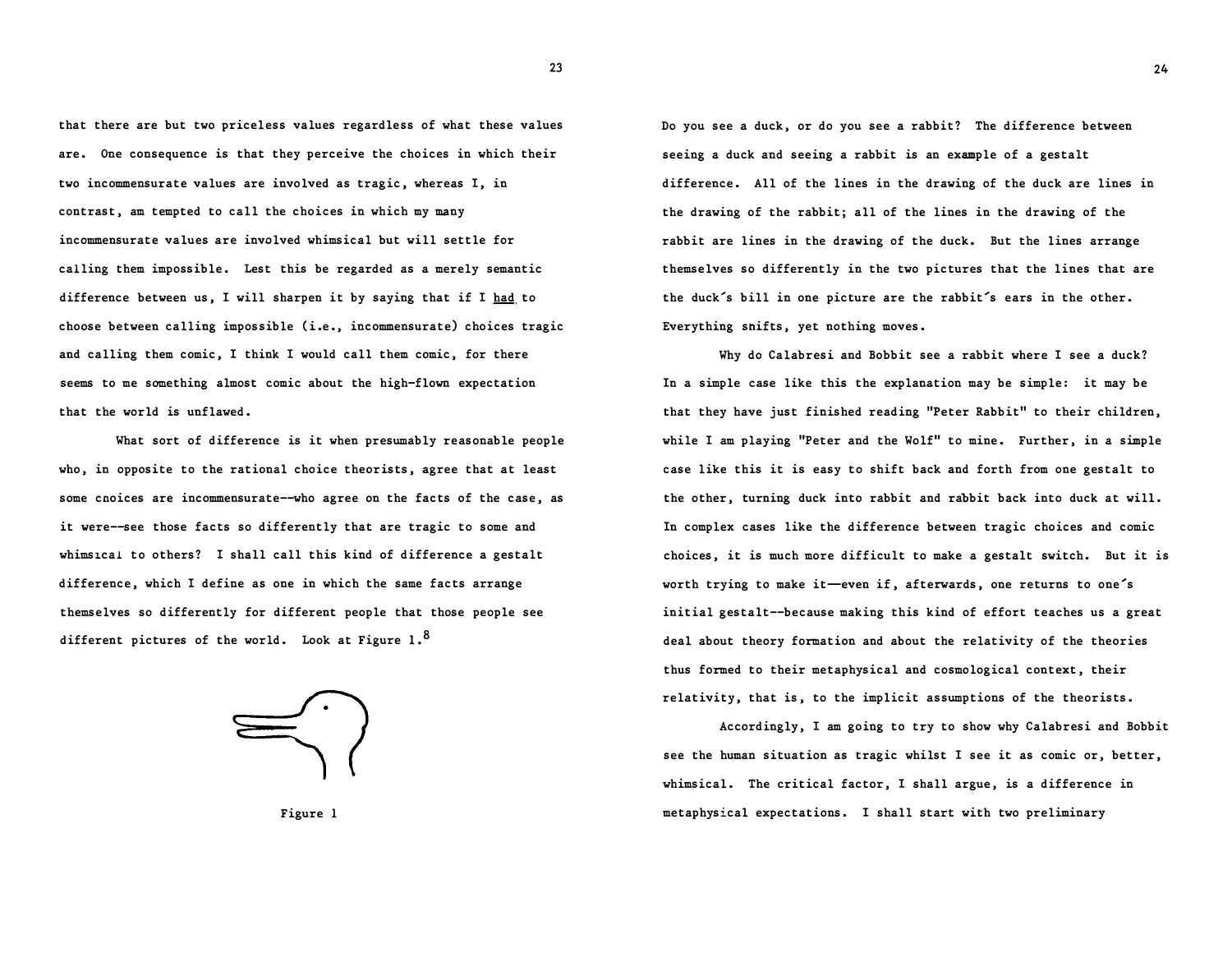observations about tragedy and comedy, and about the differing expectations--in this case social, not metaphysical, expectations--that make tragedies tragic and comedies comic. First, a play is a tragedy, at least according to Aristotle, if the situation represented in the play evokes a particular kind of response--emotions of pity and terror.<sup>9</sup> The first chapter of Tragic Choices is full of references to Greek tragedians; it is evident that the authors have Aristotle in mind when they write that a tragic choice arouses "emotions of compassion, outrage and terror" (p. 18), and that it "evokes truth and arouses terror and outrage" (p. 23).

What sort of situation arouses these specifically tragic emotions and in virtue of arousing them, is called tragic? It is, I suggest, a situation in which some individual for whom we expect things to go well becomes involved in a wholly unexpected misfortune. It is the unexpectedness of the misfortune that elicits the tragic emotions. Oedipus was clever, energetic, and ambitious--a man for whom the audience would predict a successful career, and certainly the misfortunes that overtake him are unusual. It isn't often that a man bashes his father on the head at a crossroads without knowing him to be his father. It isn't often that a man sleeps with his mother without knowing her to be his mother. Fewer still are the men who suffer both of these unusual misfortunes. In contrast, consider the misfortunes that occur in Aristophanes' comedies: though these misfortunes are unusual--it wasn't often that sex-roles were reversed or that a man was denied his marriage bed in the fifth century B.C.--they are down-graded and rendered comic by being represented as occurring to every Tom, Dick and Harry in Athens--to tanners and sausage makers, not to kings and princes.

Second, the line between tragedy and comedy is narrow: a gestalt switch will occur if by design or as a result of bungling by director or actors the events occurring on the stage are taken by the audience not as exceptional but as just the way the world happens to be. The carnage that leaves the stage littered with corpses at the end of Hamlet would evoke roars of laughter--as actually happens during the not dissimilar scenes from Act V of Romeo in the film version of Nicholas Nickleby--if all those deaths are perceived by the audience, not as linked to the misfortunes of a particular protagonist, thus making those misfortunes unusual, but rather as routine occurrences at the court or Denmark or alternatively at Verona. Thus playwrights, directors and actors set up in their audiences expectations which lead either to purging tears or laughter, depending on how the events enacted on the stage match those expectations.

In the same way philosophers' theories depend to a great extent on how well or how ill the world matches their metaphysical expectations. I shall give two examples. In Nausea Sartre describes his protagonist--a thinly disguised Sartre-at the moment he discovers that "things are divorced from their names." As it happens, Roquetin is sitting in a street car when he makes this discovery: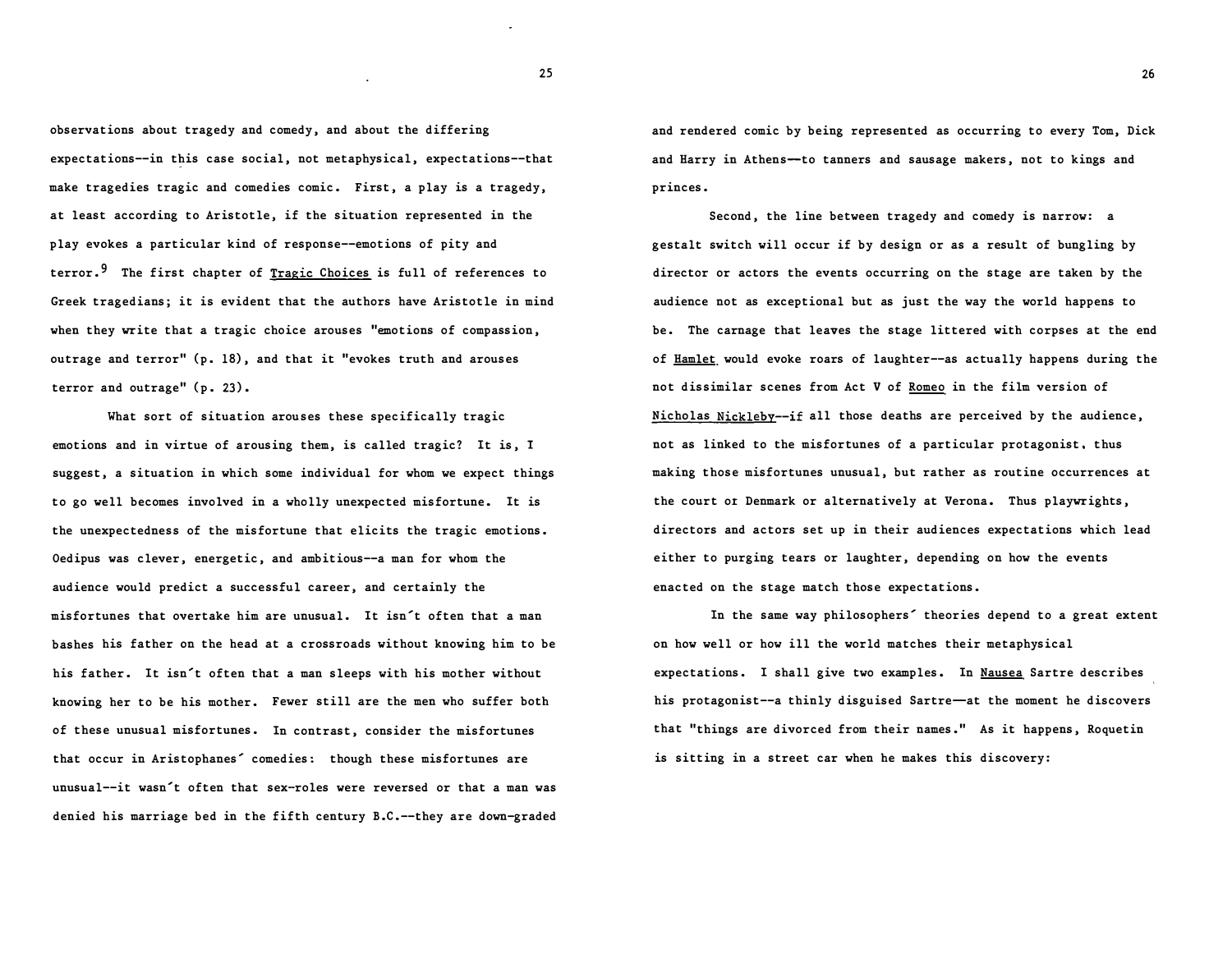I lean my hand on the seat but pull it back hurriedly: it exists. This thing I'm sitting on, leaning my hand on, is called a seat. They make it purposely for people to sit on, they took leather, springs and cloth, they went to work with the idea of making a seat and when they finished, that was what they had made. . . . I murmur: "It's a seat," a little like an exorcism. But the word stays on my lips: it refuses to go and put itself on the thing. . . . It seems ridiculous to call them seats or to say anything at all about them; I am in the midst of things, nameless things.IO

Now, by way of contrast, Hume. As it happens, Hume agrees with Sartre that things are divorced from their names. As he put it, all things are "loose and separate," including naturally words and the objects they refer to. But Hume, so far as I know, never sat in the Edinburgh equivalent of a Bouville streetcar; certainly neither there or elsewhere did he make Sartre's shocking discovery that the world simply is, that it is not meaningful to the rational human mind. It was not a discovery, and so not shocking, because it was something he had, as it were, always known. Thus Hume and Sartre both took the fact of looseness and separateness as a fundamental feature of the world, a basic premise, but they developed radically different theories because looseness and separateness matched Hume's expectations and frustrated Sartre's.

Thus Hume used the looseness and separateness of things to demonstrate that we have no good reasons our belief in the existence of God, in the external world or in the self. What, he asked, should be one's reaction as one contemplates the "havoc" thus made? Far from being distressing, far from inhibiting action, it frees one, he thought, to contemplate "the whimsical condition of mankind, who must act and reason and believe, though they are not able, by their most diligent enquiry, to satisfy themselves concerning the foundation of these operations, or to remove the objections, which may be raised against them."<sup>11</sup>

Sartre's world is a lot like Hume's-he agreed with Hume that from looseness and separateness it follows that "the idea of God is contradictory" and that "man is a useless passion"<sup>12</sup>--but whereas Hume accepted the world for what it is, Sartre abominated it. The only appropriate response, he thought, is not cool detachment, but defiance. The lines in the drawing are the same, but they arrange themselves into a duck for Hume and into a rabbit for Sartre.

I can now state the differences between Calabresi's and Bobbit's metaphysical expectations and my metaphysical expectations, the differences that lead them to perceive incommensurate choices as tragic and lead me to see such choices as whimsical. I must, I think, be a descendant of Hume. At least I expect the world to be full of incommensurate choice because I expect the world to be arational rationality, in my view, is something we project on the world sometimes with moderate success, sometimes with an attendant strain--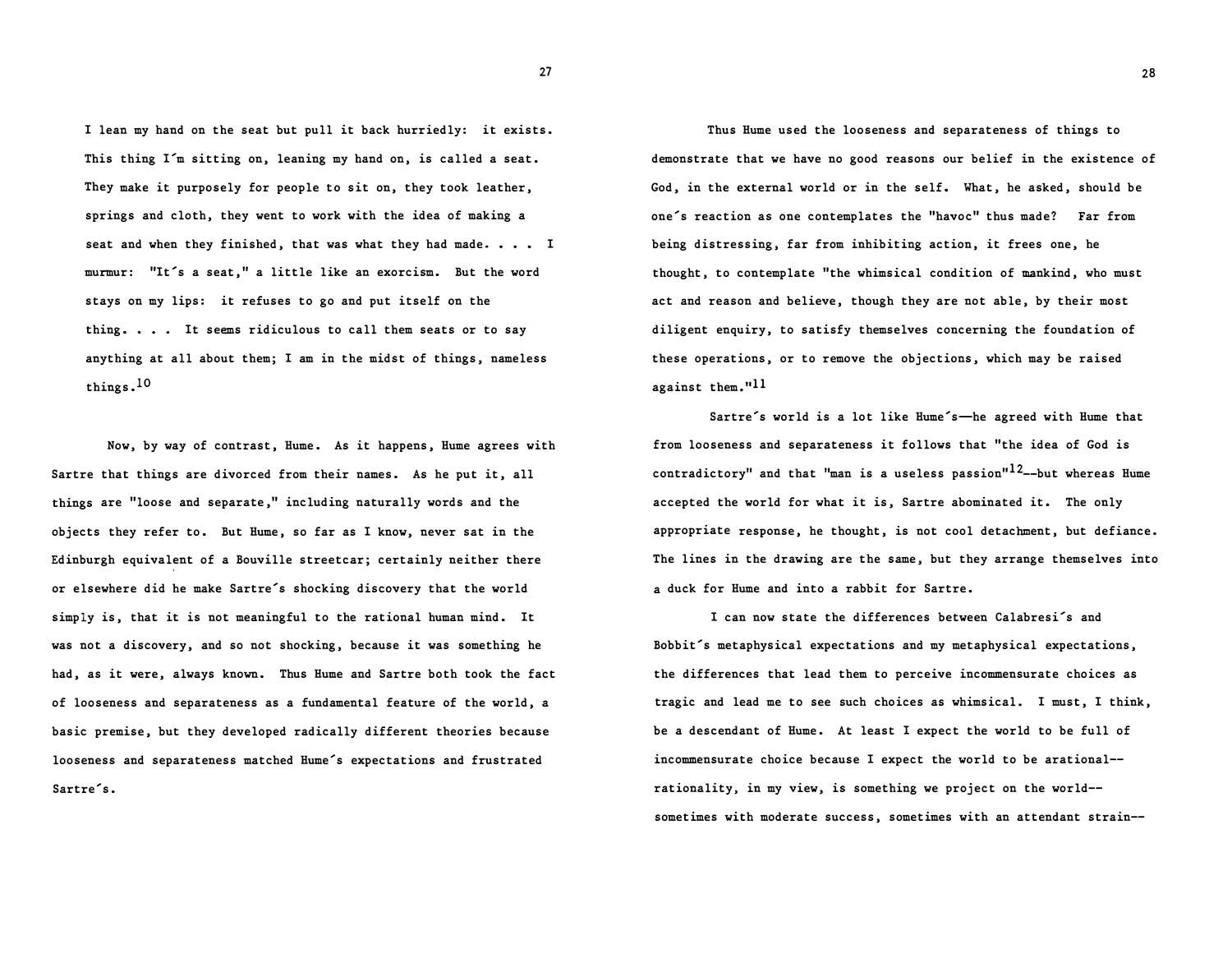not something we find there. Consequently, when Calabresi and Bobbit point out a pair of incommensurate values and show that the existence of these particular incommensurate values makes nonsense of all current allocation theories, I am not surprised and not disappointed. My duck has turned up in one more place.

Calabresi and Bobbit are certainly not descendants of Hume; they are descendants of Descartes. So, emphatically, was Sartre; so are the rational choice philosophers. But like Sartre and unlike the rational choice theorists, Calabresi and Bobbit see that the world is not as rational as Descartes held it to be. However, whereas Sartre was persuaded that the world is au fond arational, our authors believe that its rationality is only "f lawed"--flawed by the presence of those two values that are both incommensurate and also precious. Calabresi and Bobbit alternate between attending to the fact that these incommensurate values are precious and attending to the fact that there are after ail only two of them. We are reminded of The Golden Bowl and the shopping expedition made by the Prince and Charlotte Stant to purchase a weading present for Maggie Verner. From Charlotte's point of view the flaw in the bowl that has been proposed as the gift is minor and in any case invisible; from the Prince's, it renders the bowl worthless. There is a bit of Charlotte in Tragic Choices and also a bit of the Prince.<sup>13</sup>

To put the matter differently, Calabresi and Bobbit are saved from anything like Sartre's desperate existential adjustment to an arational universe by their convenient belief that the world is

rational except for one small "pocket" of arationality. But unfortunately for Calabresi and Bobbit this pocket of arationality is something they can neither do with nor without. Unlike the Prince, they cannot simply walk out of the shop and stand in the Bloomsbury street with their backs to its window--to have done so would have been to leave their book unwritten. Hence the ambivalence I have noted: whereas Hume is comfortably lodged in his world and Sartre is lodged, however uncomfortably, in his, our authors, if I read their book correctly, are living uneasily between two worlds; like Matthew Arnold they have as yet no place to rest their heads.

So there are two worlds--the Calabresi/Bobbit world of tragic choices and my world of impossible choices. Just as nothing changes and yet everything changes as one shifts from gestalt to gestalt in Figure 1, so nothing changes and yet everything changes as one shifts from a world in which only two values are priceless in the metaphorical sense and, for this reason, also priceless in the literal sense to a world in which many values are priceless in the literal sense and some happen to be priceless for some people and others priceless for other people in the metaphorical sense.

From my duck perspective I fear I cannot but have given a biased description of the Calabresi/Bobbit rabbit; try as I may I cannot really enter into their rabbit world. And Calabresi and Bobbit, were they to undertake a description of my duck world would give a biased description of it if they cannot, and I suspect they cannot, enter into my Humean perspective on the world. What is needed, it may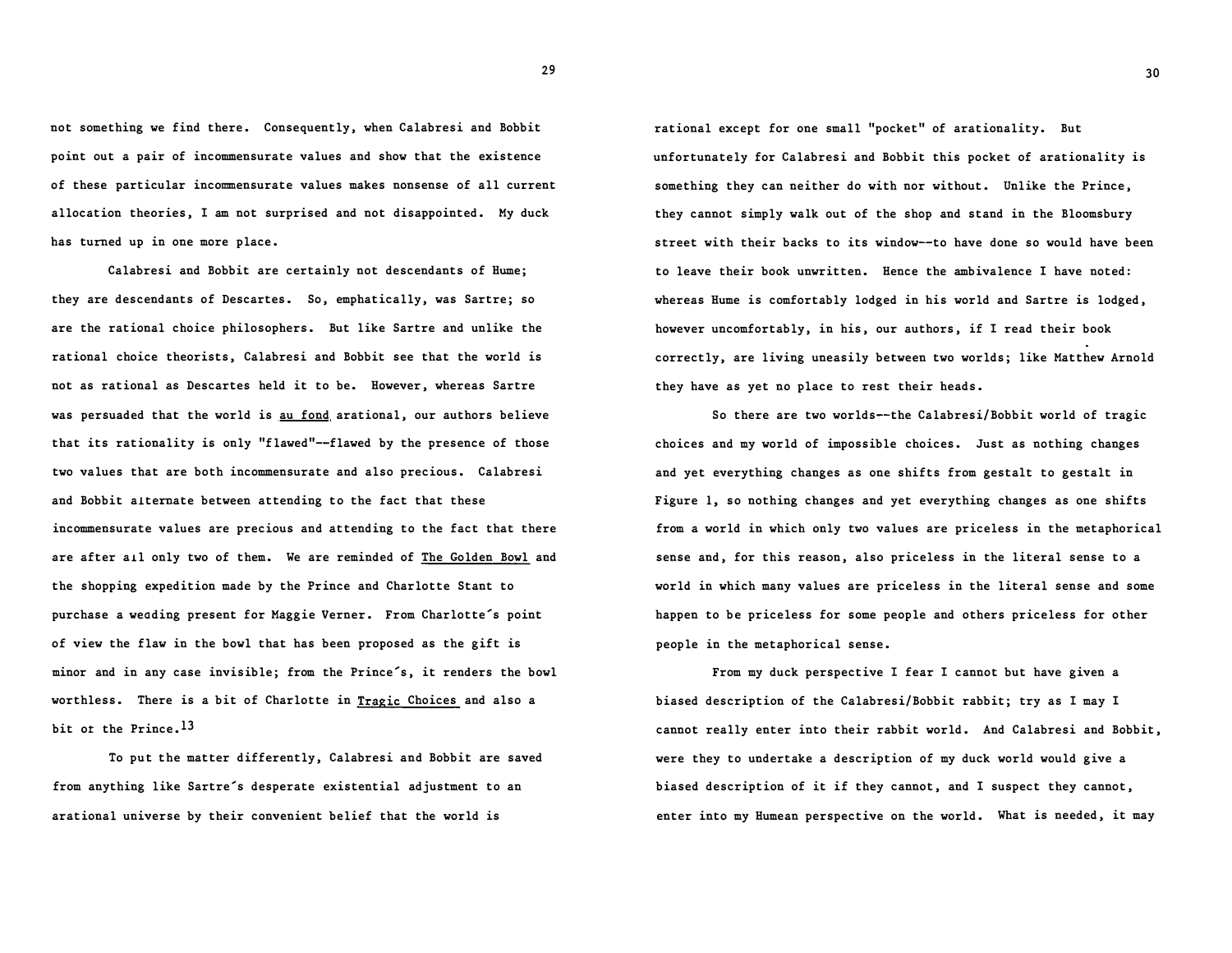be thought, is an objective outside observer. Let him look at the two pictures, the rabbit picture and the duck picture; he will know which is correct. And let him tell us which perspective on the world--the perspective in which incommensurate choices are pathological or the perspective in which they are the way of the world--is correct.

Well, what meaning can be attached to "correct" in those sentences? We understand what it means to ask whether the object of which I caught a fleeting glimpse as I was looking at the pond down there in the meadow is a duck or a rabbit. But what does it mean to ask whether the drawing in Figure 1 is the drawing 0£ a duck or of a rabbit? It is impossible to settle the issue by pointing to any feature of the drawing that is accounted for in one view that is not also accounted for in the other. Gallileo, if challenged, could call attention to the phases of Venus, which were accounted for nicely by the Copernician hypothesis but which could not be accounted for by the geocentric hypothesis. The drawing in Figure 1 is quite different. If, straining for evidence that my view is correct, I challenge Calabresi and Bobbit, "What about the duck's bill? You haven't accounted for that" they will reply, "But of course we have. Can't you see? That's the rabbit's ears." And if they challenge me, "You've left out the rabbit's mouth," I will reply, "As anyone can plainly see, that's a little bump on the back of the duck's head." Every feature of my duck is a feature of their rabbit; every feature of their rabbit is a feature of my duck.

What, then, is the point of this admittedly inconclusive exercise? It is to show that, though Calabresi and Bobbit are left with the rabbit they started with and I am still stuck with my duck, it is not the case that we are exactly where we were before the exercise was undertaken. Though I continue to see my duck, I now know, as a result of reading their book, that there are reasonable people who see a rabbit where I see a duck, and that makes a difference in the duck that I see: I have learned that my duck is somebody else's rabbit. Similarly, I could hope that if Calabresi and Bobbit were to read this paper their rabbit looks a little different to them. Thus, though we are in a sense as far apart as ever, we may yet find it possible, instead of bickering nastily over who is right, peaceably to agree to differ.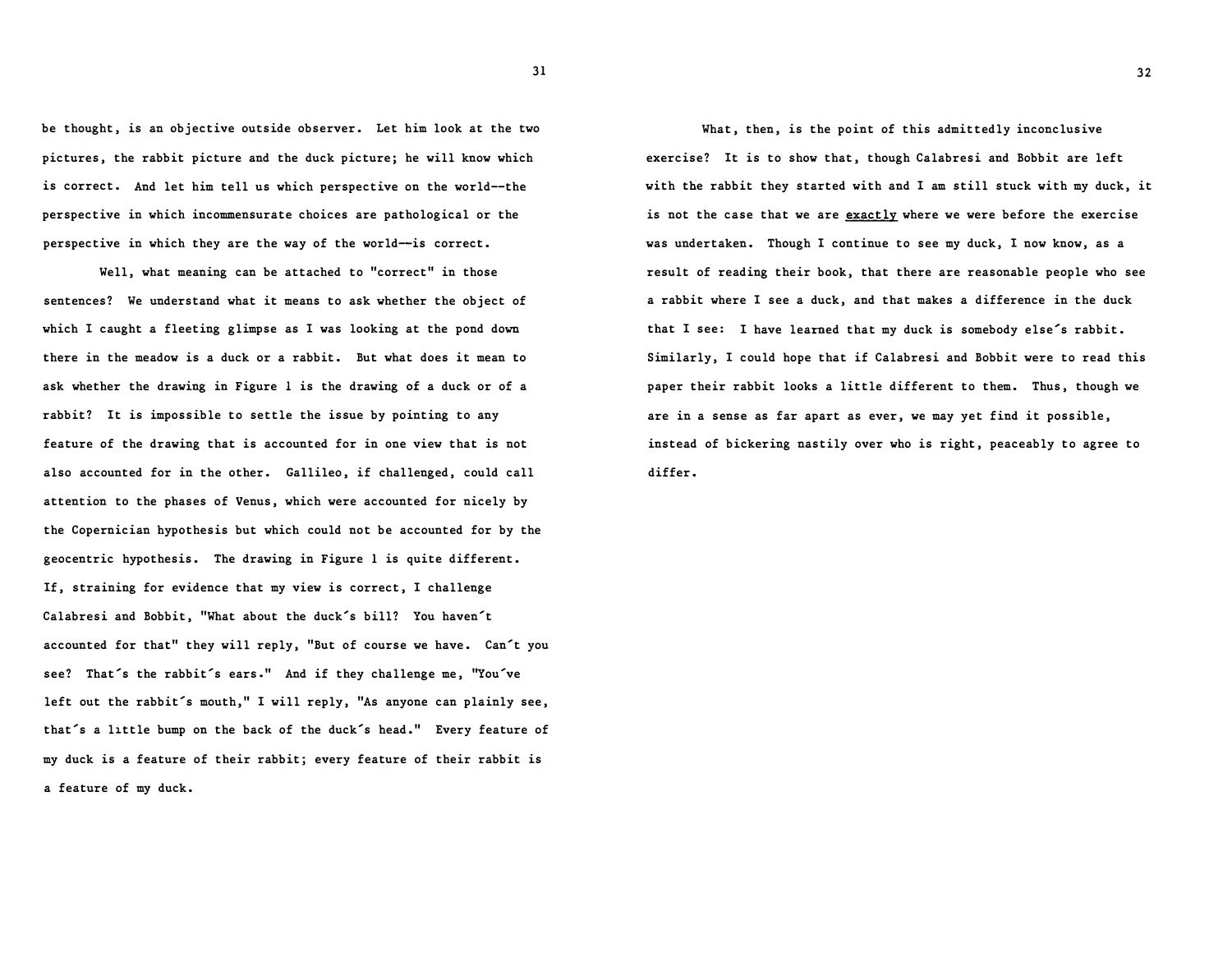### NOTES

- \* I am, once again, much indebted to Alan Schwartz and Bruce Cain for helpful comments.
- 1. G. Calabresi and P. Bobbit, Tragic Choices, W. W. Norton, New York, 1978.
- 2. I have used this method in a number of recent papers, for instance, in "Julian Jaynes and the Bicameral Mind: A Case Study in the Sociology of Belief," Philosophy and the Social Sciences 12 0 982): 15-71; "Somnio Ergo Sum: Descartes' Three Dreams," Philosophy and Literature 4 (1980): 145-66; "Comment," Current Anthropology 25, 1 (1984): 34; and "Public Roles, Private Roles and Differential Moral Assessment of Role Performance," Ethics (forthcoming) •
- 3. At the symposium referred in the Abstract Mr. Calabresi remarked that, being himself a lawyer and writing as he did primarily for an audience or lawyers, he had naturally adopted the legal practice of citing cases as proof. That is understandable, but it is also a good example of the difficulty I have already mentioned of satisfying the criteria of several different disciplines.
- 4. See W. T. Jones, The Sciences and the Humanities, University of California Press, Berkeley and Los Angeles, 1965, p. 1.
- 5. It is possible that Calabresi and Bobbit believe there are four incommensurate values, not two. Openness and honesty may be incommensurate; I am not sure about that. But there can be no doubt about the other two, life and equality.
- 6. Sounds like Rawls, that is, except for the qualification "in this country," which amounts once again to empiricizing and relativizing the ultimate allocation.
- 7. When Lord Carrington puzzled a reporter by remarking that he had not been elected Secretary-General of NATO, the Secretary-General explained, "I think it emerge[d] more than anything else, in that curious way that things happen in international organizations" (Manchester Guardian Weekly, Jan. 8, 1984, p. 19). Actually, Lord Carrington's concept of "emergence" is by no means limited to the behavior of international organizations. Election, when it occurs, is often only the pro forma radification, the recording, of a consensus that had developed by other, and not well understood, means. And similarly for individual men and women their behavior often simply emerges from what is mistakenly described as a decision proves process.